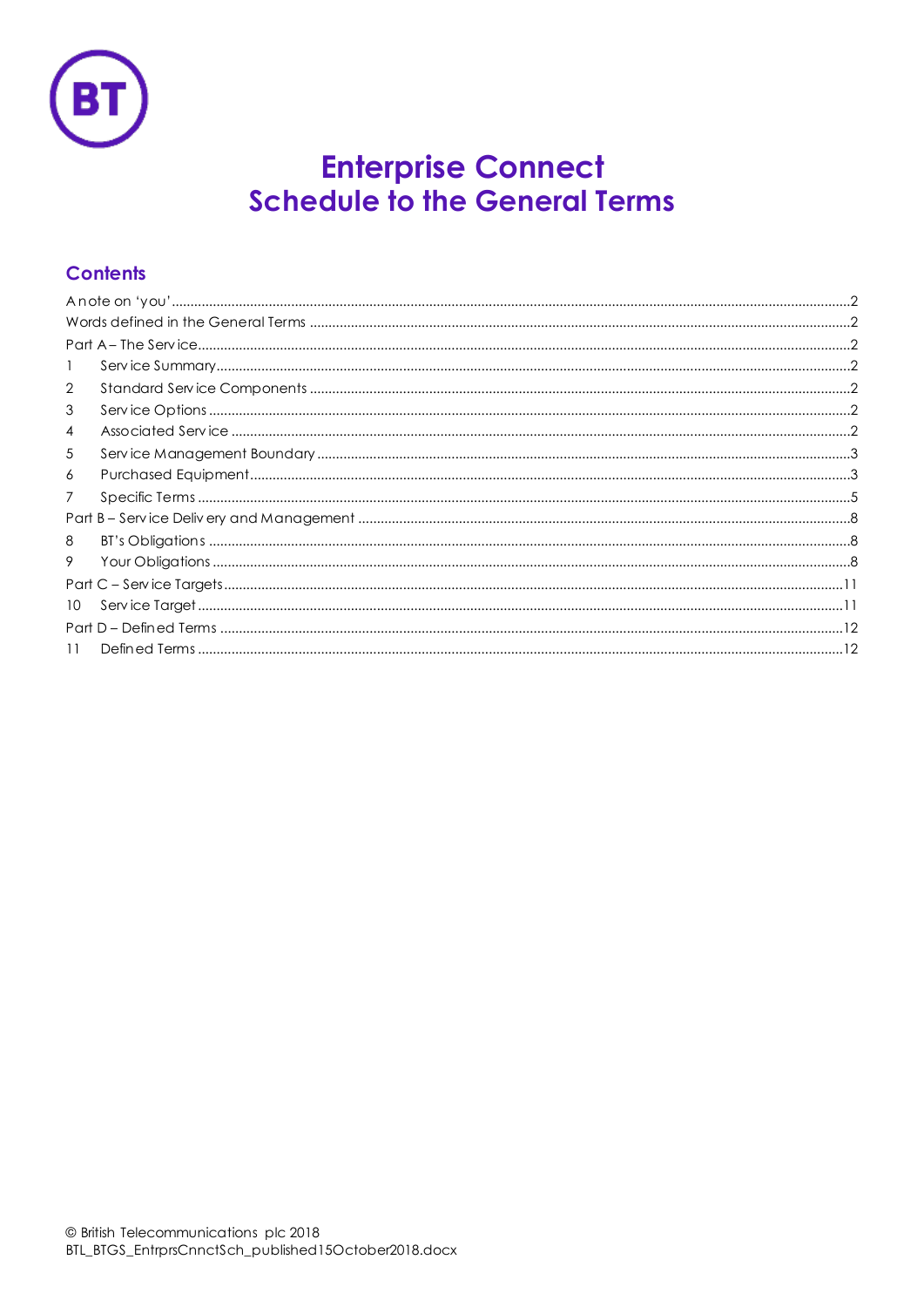

## <span id="page-1-0"></span>**A note on 'you'**

'You' and 'your' mean the Customer.

## <span id="page-1-1"></span>**Words defined in the General Terms**

Words that are capitalised but hav e not been defined in this Schedule hav e the meanings giv en to them in the General Terms.

# <span id="page-1-2"></span>**Part A – The Service**

## <span id="page-1-3"></span>**1 Service Summary**

- 1.1 BT will provide you with a DSL broadband access service for Sites in the United Kingdom, comprising:
	- 1.1.1 the Standard Serv ice Components; and
	- 1.1.2 any of the Serv ice Options as set out in any applicable Order,

up to the point of the Serv ice Management Boundary as set out in Paragraph [5](#page-2-0) (the "**Enterprise Connect Service**").

- 1.2 Where you select the Enterprise Connect Serv ice under the Managed Serv ice from BT:
	- 1.2.1 Paragraph 7.9 of this Schedule will not apply and in such case Paragraph 11 of Managed Serv ice from BT Schedule to the General Terms will apply; and
	- 1.2.2 Part C of this Schedule will not apply and in such case Part C of Managed Serv ice from BT Schedule to the General Terms will apply.
- 1.3 Where you select Enterprise Connect Serv ice under a Managed Serv ice:
	- 1.3.1 Paragraph 7.9 of this Schedule will not apply and in such case Paragraph 4 of the Managed Serv ice Schedule to the General Terms will apply.

## <span id="page-1-4"></span>**2 Standard Service Components**

BT will prov ide you with the following standard serv ice components ("**Standard Service Components**") in accordance with the details set out in any applicable Order:

- 2.1 You will choose either ECX or EBB.
- 2.2 Both ECX and EBB are prov ided with:
	- 2.2.1 Workplace; and
	- 2.2.2 Authentication of the Site including IP Address allocation.
- 2.3 The Enterprise Connect Serv ice is only av ailable in those locations identified on Workplace.

## <span id="page-1-5"></span>**3 Service Options**

BT will prov ide you with any of the following options as set out in any applicable Order ("**Service Options**") and in accordance with the details as set out in that Order:

- 3.1 Serv ice Options that are av ailable for both ECX and EBB:
	- 3.1.1 copper based DSL access options;
	- 3.1.2 PSTN line options, including installation;
	- 3.1.3 router options;
	- 3.1.4 Standard Care and VIP Care;
	- 3.1.5 User support option; and
	- 3.1.6 IP Address options.
- 3.2 Serv ice Options that are av ailable for EBB:
	- 3.2.1 fibre to the cabinet based DSL access options; and
	- 3.2.2 onward connection to the Internet.
- 3.3 The only Serv ice Option that will be av ailable for ECX is the ability to make an onward connection to your existing BT corporate data network.

## <span id="page-1-6"></span>**4 Associated Service**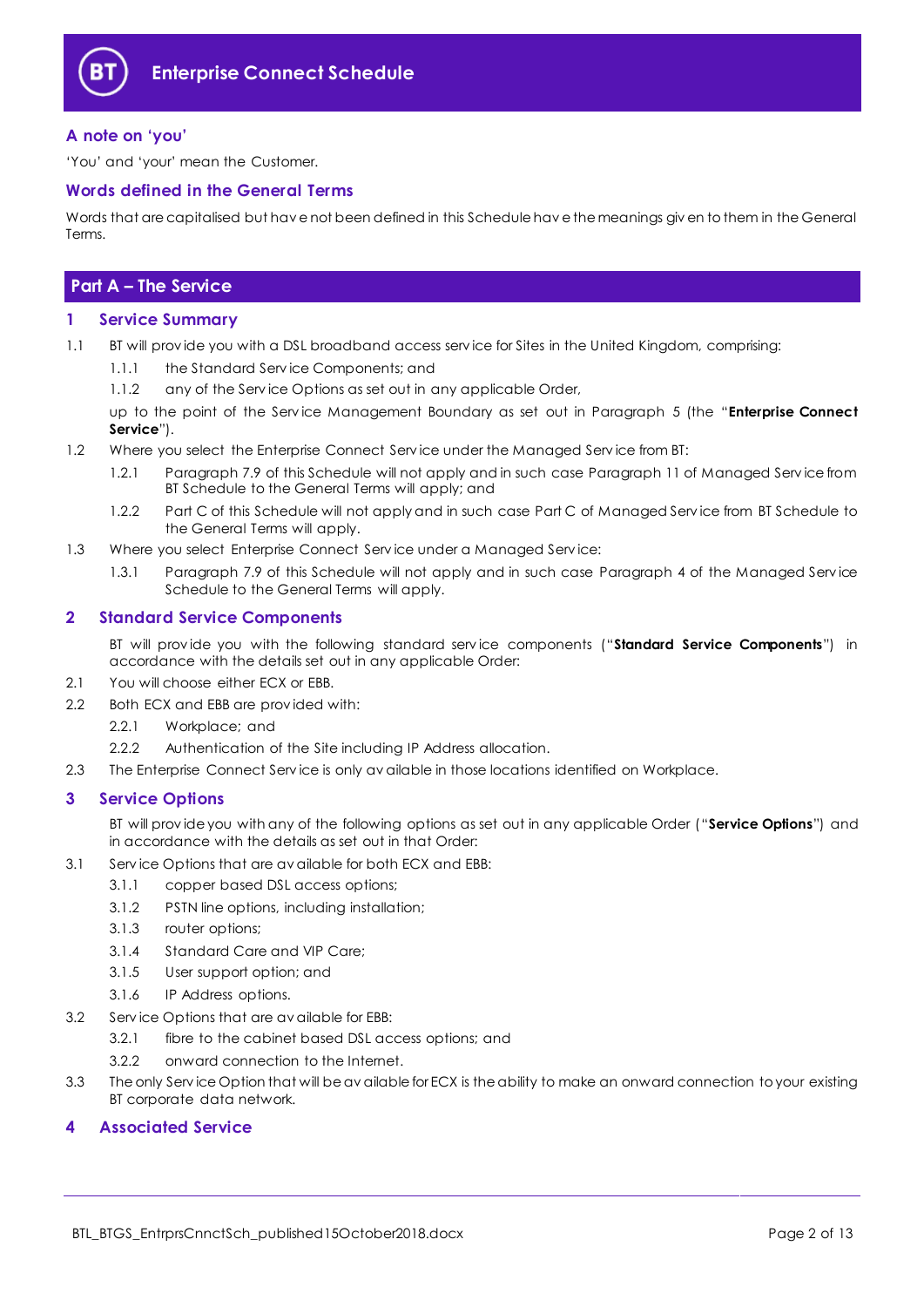

# **Enterprise Connect Schedule**

- 4.1 You will hav e the following serv ice in place that will connect to the Enterprise Connect Serv ice and is necessary for the Enterprise Connect Serv ice to function and will ensure that this serv ice meets the minimum technical requirements that BT specifies:
	- (a) a working PSTN line whether that line is prov ided by us as a part of the Serv ice, prov ided by us outside of the serv ice, or is a BT PSTN line prov ided by another serv ice prov ider, unless this is not required due to the nature of the Serv ice prov ided at that Site,

#### (an "**Enabling Service**").

- 4.2 Any PSTN lines not prov ided by BT through the Enterprise Connect Serv ice will be gov erned by their own separate terms.
- 4.3 Any PSTN lines supplied by us as part of the Enterprise Connect Serv ice hav e an associated directory number and this number will not be published in BT's public telephone directory or BT's directory enquiries serv ice.
- 4.4 PSTN lines prov ided by BT as part of the Enterprise Connect Serv ice will only support the following chargeable outbound v oice serv ices:
	- (a) 0800 calls;
	- (b) emergency calls in accordance with Paragrap[h 7.4;](#page-4-1)
	- (c) calls to other non-chargeable destinations; and
	- (d) inbound calls.
- 4.5 If you order PSTN lines from Workplace, you will not be able to retain those PSTN lines if you no longer hav e an associated broadband serv ice as prov ided under the Enterprise Connect Serv ice.

## <span id="page-2-0"></span>**5 Service Management Boundary**

- <span id="page-2-2"></span>5.1 BT will prov ide and manage the Serv ice as set out in Parts B and C of this Schedule and as set out in any applicable Order up to:
	- 5.1.1 for ECX: from your NTE into your corporate data network; or
	- 5.1.2 for EBB: from your NTE into the Internet,

#### (the "**Service Management Boundary**").

- 5.2 For Enterprise Connect Serv ice with Managed CPE, the Serv ice Management Boundary is the LAN port on the Managed CPE. You are responsible for the cable connecting to the CPE owned by you.
- 5.3 BT will hav e no responsibility for the Enterprise Connect Serv ice outside the Serv ice Management Boundary.
- 5.4 BT does not make any representations, whether express or implied, about whether the Enterprise Connect Serv ice will operate in combination with any Customer Equipment or other equipment and softw are.

## <span id="page-2-1"></span>**6 Purchased Equipment**

#### 6.1 **Use of Purchased Equipment**

Until title in any Purchased Equipment transfers to you in accordance with Paragraph [6.5,](#page-3-0) you will:

- 6.1.1 keep the Purchased Equipment safe and without risk to health;
- 6.1.2 only use the Purchased Equipment, or allow it to be used, in accordance with any instructions or authorisation BT may giv e and for the purpose for which it is designed;
- 6.1.3 not mov e the Purchased Equipment or any part of it from the Site(s) without BT's written consent;
- 6.1.4 not make any alterations or attachments to, or otherwise interfere with, the Purchased Equipment;
- 6.1.5 not sell, charge, assign, transfer or dispose of or part with possession of Purchased Equipment or any part of it;
- 6.1.6 not allow any lien, encumbrance or security interest ov er the Purchased Equipment, nor pledge the credit of BT for the repair of the Purchased Equipment;
- 6.1.7 not claim to be owner of the Purchased Equipment and ensure that the owner of the Site(s) will not claim ownership of the Purchased Equipment, ev en if the Purchased Equipment is fixed to the Site(s);
- 6.1.8 obtain appropriate insurance against any damage to or theft or loss of the Purchased Equipment;
- 6.1.9 in addition to any other rights that BT may hav e, reimburse BT for any losses, costs or liabilities arising from your use or misuse of the Purchased Equipment to where the Purchased Equipment is damaged, stolen or lost, except where the loss or damage to the Purchased Equipment is as a result of fair wear and tear or caused by BT;
- 6.1.10 ensure that the Purchased Equipment appears in BT's name in your accounting books;
- 6.1.11 where there is a threatened seizure of the Purchased Equipment, or anything listed in Clause 18.3 of the General Terms applies to you, immediately prov ide BT with Notice so that BT may take action to repossess the Purchased Equipment; and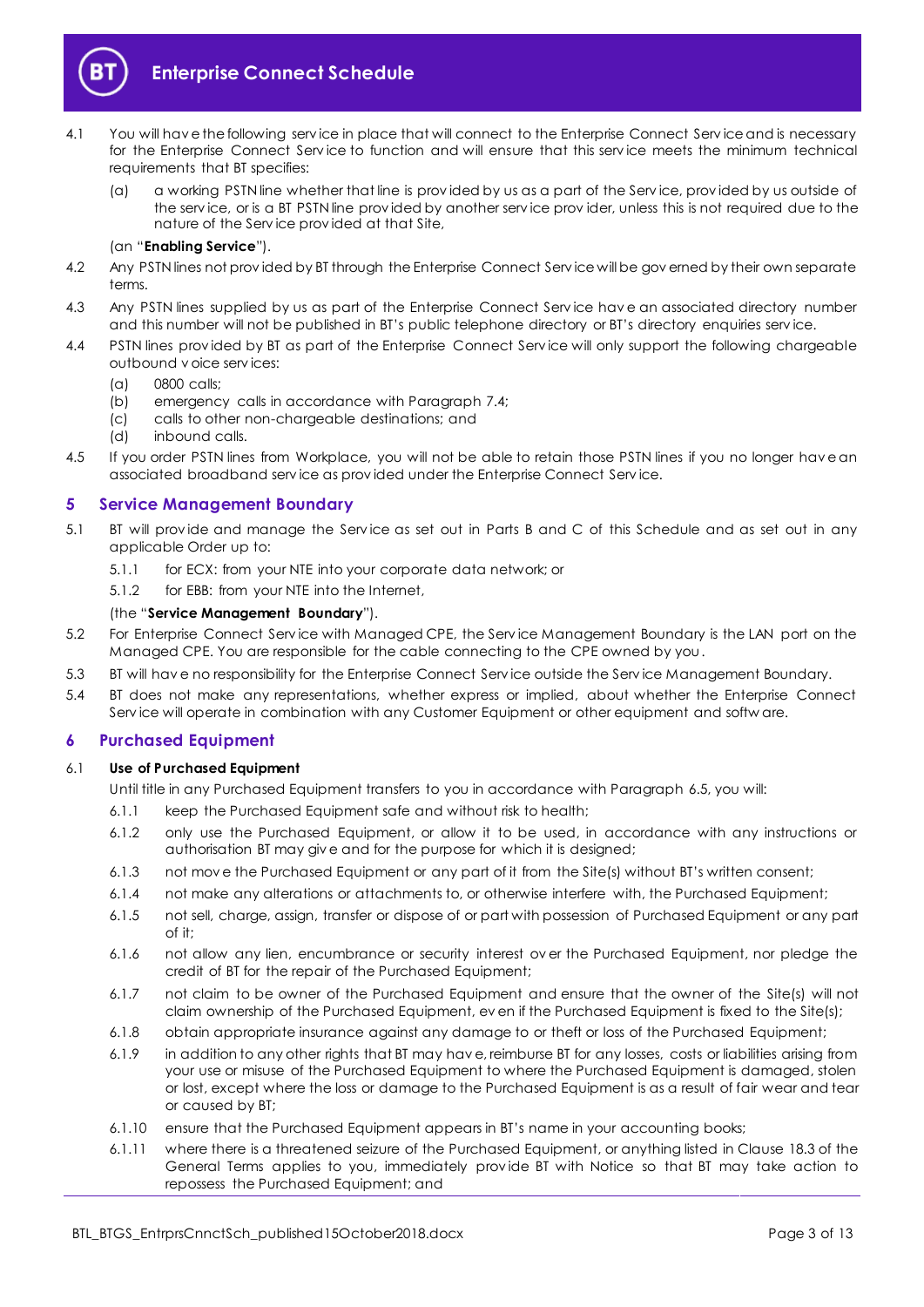

6.1.12 notify any interested third parties that BT owns the Purchased Equipment.

## 6.2 **Consumer Regulations**

Where you place an Order acting for purposes that are related to your trade, business or profession, BT agrees that it is a business to business transaction to which the Consumer Contracts (Information, Cancellation and Additional Charges) Regulations 2013 do not apply.

#### 6.3 **Sale of Goods**

The UN Conv ention on Contracts for the International Sale of Goods will not apply to the Contract.

#### 6.4 **Delivery and Installation of Purchased Equipment**

- 6.4.1 You will prov ide BT with the name and contact details of at least one indiv idual who will be responsible for receiv ing the Purchased Equipment at the Site(s).
- 6.4.2 BT will dispatch any Purchased Equipment for deliv ery to the applicable Site as set out in any applicable Order<sub>.</sub>

#### <span id="page-3-0"></span>6.5 **Transfer of Title and Risk**

Where the Purchased Equipment is deliv ered to a Site:

- 6.5.1 title in the Purchased Equipment (except for the Intellectual Property Rights) will pass to you when you hav e paid for the Purchased Equipment in full; and
- 6.5.2 risk will pass to you when you take possession of the Purchased Equipment.

#### 6.6 **Acceptance of Purchased Equipment**

Purchased Equipment is deemed to be accepted when you take deliv ery or possession of the Purchased Equipment.

## <span id="page-3-1"></span>6.7 **Warranty**

- 6.7.1 During the period of 12 consecutiv e months following the Serv ice Start Date (or any other period that BT adv ises you in a Notice), if you report to BT in accordance with Paragrap[h 9.4](#page-9-0) that there is an Incident in the Purchased Equipment due to faulty design, manufacture or materials, or BT's negligence, BT will, or will arrange for the manufacturer or other third party to, replace or (at BT's option) repair the part affected by, or causing, the Incident free of charge, unless:
	- (a) the Purchased Equipment has not been properly kept, used or maintained in accordance with the manufacturer's or BT's instructions, if any;
	- (b) the Purchased Equipment has been modified without BT's written consent;
	- (c) the Incident is due to accidental or wilful damage, interference with or maintenance of Purchased Equipment by persons other than BT or a third party authorised by BT; or
	- (d) the Incident is due to faulty design by you where the Purchased Equipment has been manufactured to your design.
- 6.7.2 If requested by BT, you will return the Purchased Equipment affected by an Incident to BT or to the manufacturer or other third party, in accordance with BT's instructions, for repair or replacement in accordance with Paragrap[h 6.7.1.](#page-3-1)
- 6.7.3 BT does not warrant that the Software supplied under the Contract will be free from Incidents, but BT will remedy any defects that materially impair performance (where necessary, by arrangement between both of us) within a reasonable time.

## 6.8 **Software Licence**

On and from the Serv ice Start Date, or, where, BT installs any Purchased Equipment, from the date of installation, you will comply with the prov isions of any Software licences prov ided with or as part of any Purchased Equipment.

## 6.9 **Security**

- 6.9.1 You are responsible for the proper use of any site names, personal identification numbers and passwords used with the Purchased Equipment, and you will take all necessary steps to ensure that they are kept confidential, secure and not made av ailable to unauthorised persons.
- 6.9.2 BT does not guarantee the security of the Purchased Equipment against unauthorised or unlawful access or use.

## <span id="page-3-3"></span><span id="page-3-2"></span>6.10 **WEEE Directive**

6.10.1 You will be responsible under Article 13 of the Waste Electrical and Electronic Equipment Directiv e 2012 ("**WEEE Directive**") for the costs of collection, treatment, recov ery, recycling and env ironmentally sound disposal of any equipment supplied under the Contract that has become waste electrical and electronic equipment ("**WEEE**").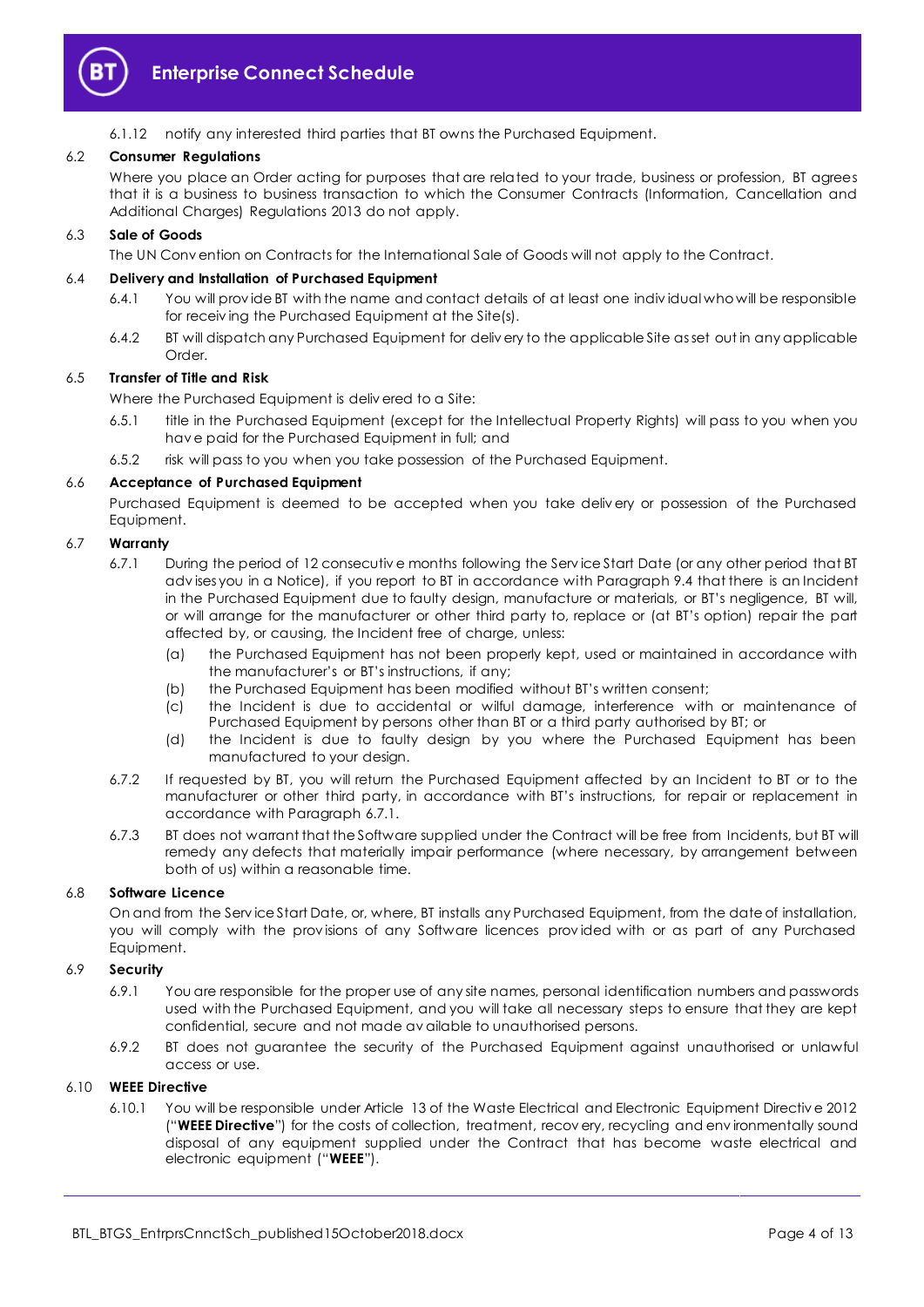

- 6.10.2 For the purposes of Article 13 of the WEEE Directiv e this Paragraph [6.10](#page-3-2) is an alternativ e arrangement to finance the collection, treatment, recov ery, recycling and env ironmentally sound disposal of WEEE.
- 6.10.3 You will comply with any information recording or reporting obligations imposed by the WEEE Directiv e.

## <span id="page-4-0"></span>**7 Specific Terms**

## <span id="page-4-2"></span>7.1 **Changes to the Contract**

- 7.1.1 BT may amend the Contract (including the Charges) at any time by either:
	- (a) publishing the amendment online at [www.bt.com/pricing](http://www.bt.com/pricing) or [www.bt.com/terms](http://www.bt.com/terms) (or any other online address that BT adv ises you of); or
	- (b) by giv ing Notice to you.
- <span id="page-4-3"></span>7.1.2 In the ev ent that the amendments cause you material detriment, BT will giv e you Notice at least 30 days before the change is to take effect and, in the case of any other amendments, at least one day before the change is to take effect.
- 7.1.3 If BT makes any amendment to the Contract that causes you material detriment, you will not hav e to pay any Termination Charges if you giv e Notice to terminate the affected Serv ice in accordance with Clause 17 of the General Terms within:
	- (a) 90 days after the date of notification if BT has only published the amendment online in accordance with Paragrap[h 7.1.1\(a\);](#page-4-2) or
	- (b) 30 days after the date of the Notice if BT has giv en you Notice in accordance with Paragraph [7.1.1\(b\).](#page-4-3)

## 7.2 **Minimum Period of Service and Minimum Volume**

- 7.2.1 At the end of the Minimum Period of Serv ice, unless one of us giv es Notice to the other of an intention to terminate the Serv ice in accordance with the Contract, BT will continue to prov ide the Enterprise Connect Serv ice and both of us will continue to perform each of our obligations in accordance with the Contract.
- 7.2.2 If either of us giv es Notice to the other of an intention to terminate the Enterprise Connect Serv ice, BT will cease deliv ering the Enterprise Connect Service at the time of 23:59 on the last day of the Minimum Period of Serv ice.
- 7.2.3 You will specify a minimum v olume of Users ("**MVU**") on the Order.
- 7.2.4 You will meet the MVU within three months of the Serv ice Start Date and continue to meet the MVU throughout the remainder of the Minimum Period of Serv ice.
- 7.2.5 If you do not meet the MVU within three months of the Serv ice Start Date or the number of Users falls below the MVU for any two consecutiv e months during the remainder of the Minimum Period of Serv ice, then BT may agree a new MVU with you, and adjust the Charges accordingly.

## 7.3 **Customer Committed Date**

- 7.3.1 If you request a change to the Enterprise Connect Serv ice or any part of the Enterprise Connect Serv ice, then BT may rev ise the Customer Committed Date to accommodate that change.
- 7.3.2 BT may expedite deliv ery of the Enterprise Connect Serv ice for operational reasons or in response to a request from you, but this will not rev ise the Customer Committed Date.

## <span id="page-4-1"></span>7.4 **Access to Emergency Services**

- 7.4.1 BT will prov ide the ability for Users to call the emergency serv ices by dialling "**999**" or "**112**" and will prov ide caller location information.
- 7.4.2 Where you request, and BT mov es, a telephone number from one Site to another, there may be a delay in updates to caller location information held by the emergency serv ices and until the emergency serv ices receiv e any updated location information, the location information held by the emergency serv ices will be the address of the Site before the number was mov ed.

## 7.5 **IP Addresses and Telephone Numbers**

- 7.5.1 Except for priv ate IP Addresses and any IP Addresses expressly registered in your name, all IP Addresses made av ailable with the Serv ice will at all times remain BT's property or the property of BT's suppliers and will be non-transferable.
- 7.5.2 Except for IP Addresses expressly registered in your name, all of your rights to use IP Addresses will cease on termination or expiration of the Enterprise Connect Serv ice.
- 7.5.3 You will not own any telephone number related to the Enterprise Connect Serv ice and, apart from your right to number portability if you change communications prov ider, all your rights to use telephone numbers will cease on termination or expiration of the Enterprise Connect Serv ice.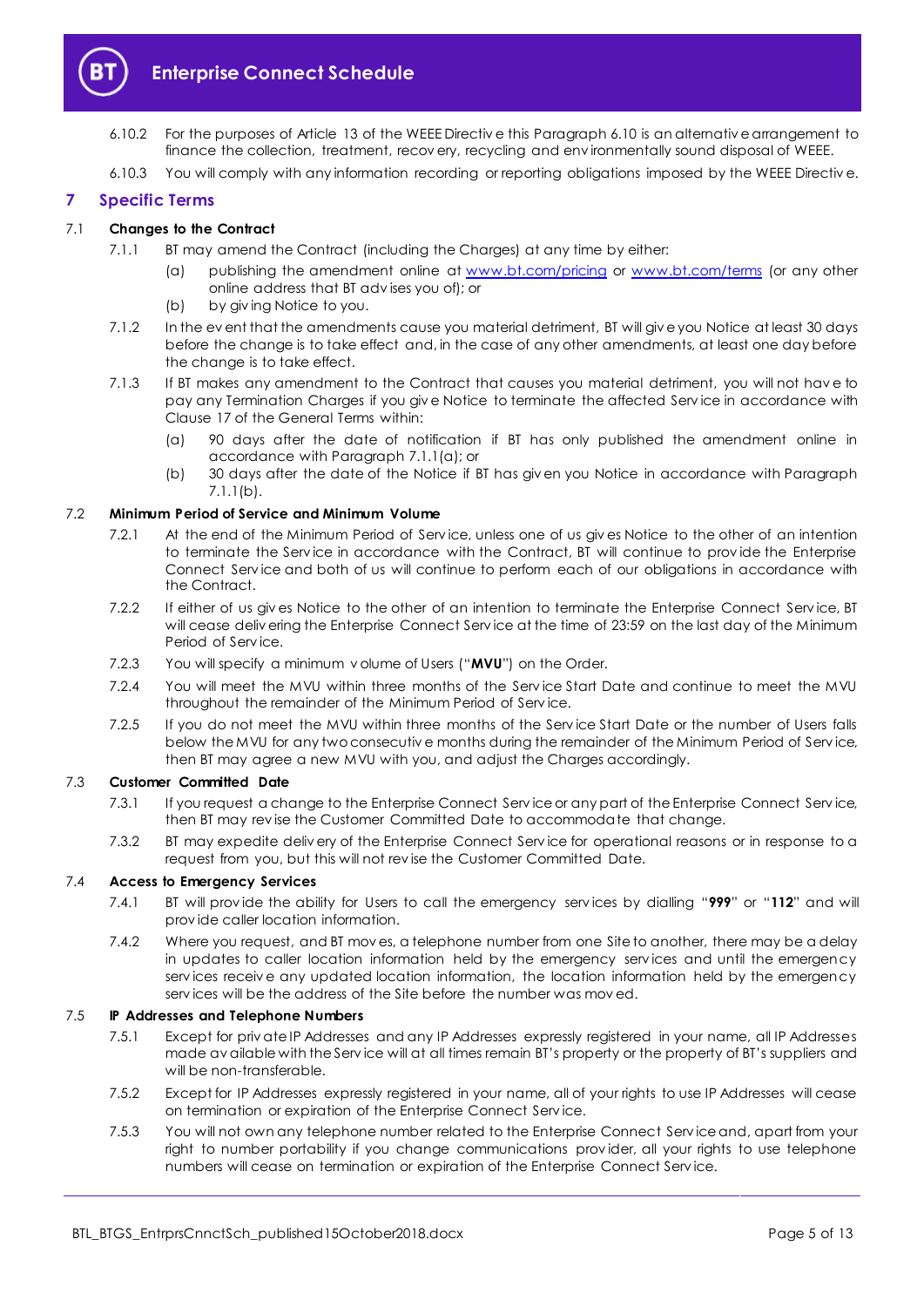

## 7.6 **Invoicing**

- 7.6.1 Unless set out otherwise in any applicable Order, BT will inv oice you for the following Charges in the amounts set out in any applicable Order:
	- (a) Installation Charges, on the Serv ice Start Date, or where the installation period is estimated to be longer than one month, monthly in arrears starting from when you place an Order until the Serv ice Start Date;
	- (b) Recurring Charges, except Usage Charges, monthly in adv ance on the first day of the relev ant month and for any period where the Enterprise Connect Serv ice is prov ided for less than one month, the Recurring Charges will be calculated on a daily basis;
	- (c) any Charges for any Purchased Equipment from the Serv ice Start Date, and those Charges that will apply from the date you take deliv ery or possession of that Purchased Equipment;
	- (d) Professional Serv ices Charges;
	- (e) De-installation Charges within 60 days of de-installation of the Enterprise Connect Serv ice; and
	- (f) any Termination Charges incurred in accordance with Paragraph [7.9](#page-5-0) upon termination of the relev ant Serv ice.
- 7.6.2 BT may inv oice you for any of the following Charges in addition to those set out in any applicable Order:
	- (a) Charges for inv estigating Incidents that you report to BT where BT finds no Incident or that the Incident is caused by something for which BT is not responsible under the Contract;
	- (b) Charges for commissioning the Enterprise Connect Serv ice outside of Business Hours;
	- (c) Charges for expediting prov ision of the Enterprise Connect Serv ice at your request after BT has informed you of the Customer Committed Date; and
	- (d) any other Charges as set out in any applicable Order or the BT Price List or as otherwise agreed between both of us.

## 7.7 **Charges at the End of the Contract**

- 7.7.1 If you exercise your right in accordance with Clause 17 of the General Terms to terminate the Contract or any Serv ice for conv enience, you will pay BT:
	- (a) all outstanding Charges for Serv ice rendered;
	- (b) any remaining Charges outstanding with regard to Purchased Equipment; and
	- (c) any other Charges as set out in any applicable Order.

## 7.8 **Cancellation Charges**

- 7.8.1 For the purposes of Clause 16 of the General Terms, if you cancel an Order, or part of it, any time before the Serv ice Start Date you will pay BT:
	- (a) the Installation Charge except where civ il engineering work has been carried out by BT to install a PSTN line, in which case you will pay BT for the full cost of any such civ il engineering work already carried out up to the time of cancellation (including but not limited to any additional work necessary to reinstate any public footpath or highway as a result of such early cancellation); and
	- (b) any Charges for any Purchased Equipment that you hav e ordered from BT.

## <span id="page-5-1"></span><span id="page-5-0"></span>7.9 **Termination Charges**

- 7.9.1 If you terminate the Contract, the Enterprise Connect Service or any applicable Order for convenience in accordance with Clause 17 of the General Terms you will pay BT:
	- (a) all outstanding Charges for serv ice rendered;
	- (b) any remaining Charges outstanding with regard to BT Equipment or Purchased Equipment;
	- (c) any additional amounts due under the Contract; and
	- (d) any other Charges as set out in any applicable Order.
- 7.9.2 In addition to the Charges set out at Paragrap[h 7.9.1](#page-5-1) abov e, if you terminate during the Minimum Period of Serv ice, you will pay BT:
	- (a) for any parts of the Enterprise Connect Serv ice that were terminated during the Minimum Period of Serv ice, Termination Charges, as compensation, equal to:
		- (i) 100 per cent of the Recurring Charges for any remaining months of the first 12 months of the Minimum Period of Serv ice;
		- (ii) 20 per cent of the Recurring Charges for the remaining months, other than the first 12 months of the Minimum Period of Serv ice;
		- (iii) any waiv ed Installation Charges; and
		- (iv ) any waiv ed Charges for any Purchased Equipment.
- 7.9.3 BT will refund to you any money you have paid in advance after deducting any Charges or other payments due to BT under the Contract.

## 7.10 **Service Amendment**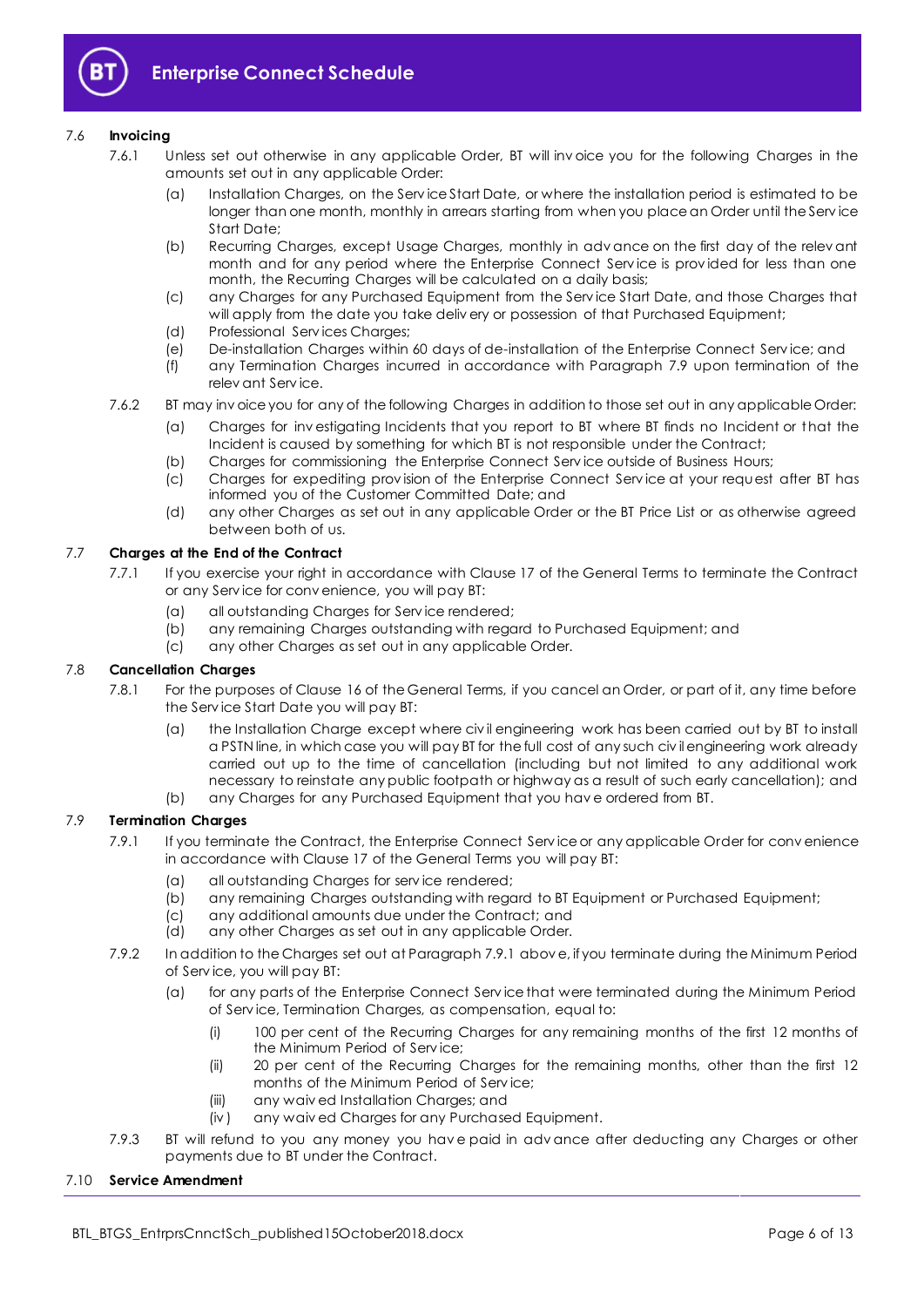

- <span id="page-6-0"></span>7.10.1 You may request, by giv ing BT Notice, a change to:
	- (a) an Order for the Enterprise Connect Serv ice (or part of an Order) at any time before the applicable Serv ice Start Date; or
	- (b) the Enterprise Connect Serv ice at any time after the Serv ice Start Date.
- 7.10.2 If you request a change in accordance with Paragraph [7.10.1](#page-6-0), except where a change results from BT's failure to comply with it's obligations under the Contract, BT will, within a reasonable time, prov ide you with a written estimate, including:
	- (a) the likely time required to deliv er the changed Enterprise Connect Serv ice; and
	- (b) any changes to the Charges due to the changed Enterprise Connect Serv ice.
- 7.10.3 BT has no obligation to proceed with any change that you request in accordance with Paragraph [7.10.1,](#page-6-0) unless and until the necessary changes to the Charges, implementation timetable and any other relev ant terms of the Contract to take account of the change are agreed between both of us in writing.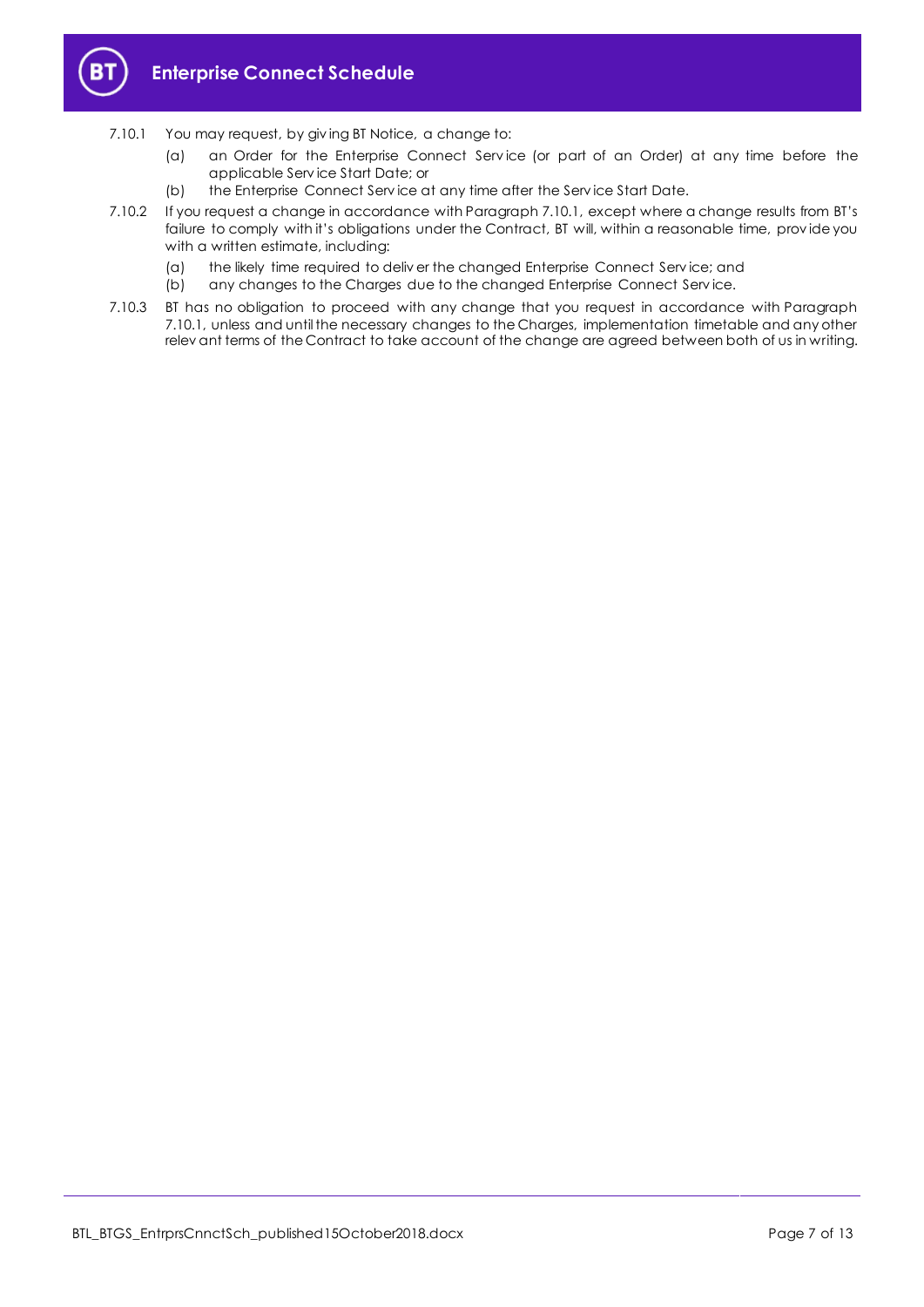

# <span id="page-7-0"></span>**Part B – Service Delivery and Management**

## <span id="page-7-1"></span>**8 BT's Obligations**

## 8.1 **Service Delivery**

- 8.1.1 Before the Serv ice Start Date and, if applicable, throughout the prov ision of the Serv ice, BT:
	- (a) will prov ide you with contact details for the Serv ice Desk;
	- (b) will comply with all reasonable health and safety rules and regulations and reasonable security requirements that apply at the Site(s) and hav e been notified to BT in writing, but BT will not be liable if, as a result of any such compliance, BT are in breach of any of BT's obligations under this Contract;
	- (c) will, where applicable, arrange for any surv eys to be conducted to confirm the av ailability of a suitable Access Line to the Site(s). Where the surv eys identify that additional civ il engineering work is required in order to prov ide a suitable Access Line to the Site(s), BT may prov ide a new quote to you, detailing the additional Charges you will need to pay for the civ il engineering work to be completed, and:
		- (i) where you accept the new quote, will cancel the existing Order to the affected Site(s), will generate a new Order for the affected Site(s) and will arrange for the additional engineering works to be carried out; or
		- (ii) if you do not accept the new quote, will cancel your existing Order for the prov ision of Serv ice to the affected Site(s) and BT will hav e no obligation to prov ide the Serv ice,
		- (iii) and BT may raise a Charge for any reasonable costs incurred as a result of the surv ey in accordance with Clause 16 of the General Terms.
	- (d) will prov ide you with a Customer Committed Date and will use reasonable endeav ours to meet any Customer Committed Date;
	- (e) will prov ide you with a username and password for Workplace at the Serv ice Start Date;
	- (f) will prov ide you with information on how to use Workplace;
	- (g) may need to prov ide reasonable instructions to you from time to time in order to reconfigure or update components connected to the Serv ice. BT will allow you reasonable time to execute our instructions prior to us making any changes that may impact the Serv ice.
- <span id="page-7-3"></span>8.1.2 If you fail to comply with BT's reasonable instructions in accordance with Paragraph [8.1.1\(g\)](#page-7-3) abov e BT does not guarantee that it will be able to prov ide the Serv ice and BT will hav e no liability for your failure to carry out our reasonable instructions.

## <span id="page-7-4"></span>8.2 **Commissioning of the Service**

Before the Serv ice Start Date, BT will:

- 8.2.1 configure the Serv ice;
- 8.2.2 conduct a series of standard tests on the Service to ensure that it is configured correctly; and
- 8.2.3 on the date that BT has completed the activ ities in this Paragraph [8.2,](#page-7-4) confirm to you the Serv ice Start Date.

## 8.3 **During Operation**

On and from the Serv ice Start Date, BT:

- 8.3.1 will respond and use reasonable endeav ours to remedy an Incident without undue delay and in accordance with the Serv ice Care Lev els defined in Part C of the Contract;
- 8.3.2 will work with Openreach to restore Serv ice as soon as practicable during Local Contracted Business Hours if you report an Incident on the Access Line;
- 8.3.3 may carry out Maintenance from time to time and will use reasonable endeav ours to inform you:
	- (a) at least fiv e Business Days before any Planned Maintenance on the BT Network, howev er, BT may inform you with less notice than normal where Maintenance is required in an emergency, or (b) without undue delay for scheduled Access Line maintenance by Openreach;
- 8.3.4 may, in the ev ent of a security breach affecting the Service, require you to change any or all of your passwords.

## 8.4 **The End of the Service**

- 8.4.1 On termination of the Serv ice by either of us, BT will delete your access to Workplace.
- 8.4.2 If you will require access to any of the information held on Workplace after termination of the Service, you are responsible for downloading that information before termination of the Serv ice.

## <span id="page-7-2"></span>**9 Your Obligations**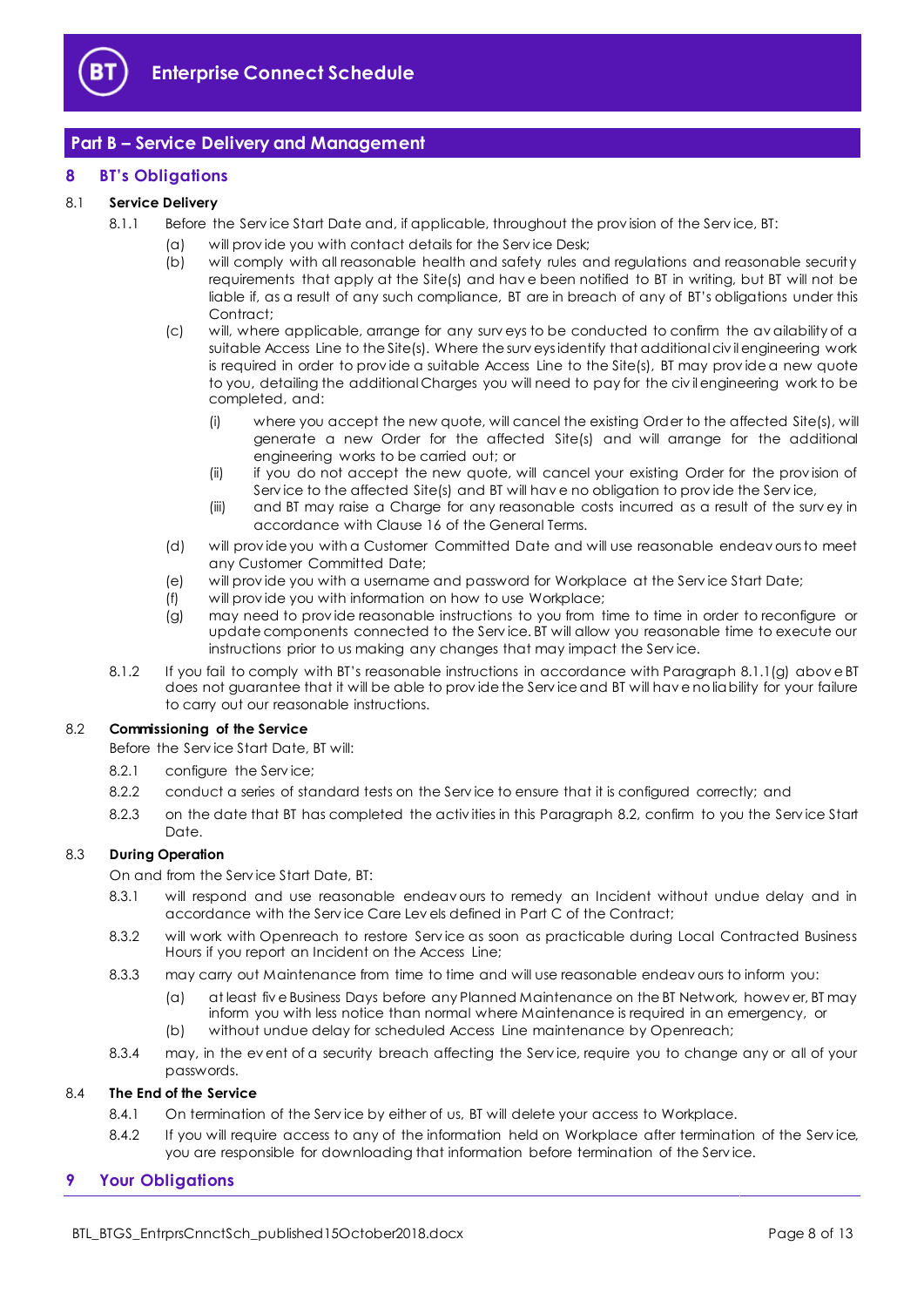

## 9.1 **Service Delivery**

Before the Serv ice Start Date and, where applicable, throughout the prov ision of the Serv ice, you will:

- 9.1.1 prov ide BT with the names and contact details of the Customer Contact, but BT may also accept instructions from a person who BT reasonably believ es is acting with your authority;
- 9.1.2 prov ide BT with any information reasonably required without undue delay;
- 9.1.3 prov ide BT with access to any Site(s) during Business Hours, or as otherwise agreed, to enable BT to set up, deliv er and manage the Serv ice;
- 9.1.4 complete any preparation activ ities that BT may request to enable you to receiv e the Serv ices promptly and in accordance with any reasonable timescales;
- 9.1.5 prov ide BT with Notice of any health and safety rules and regulations and security requirements that apply at the Site(s);
- <span id="page-8-0"></span>9.1.6 in jurisdictions where an employer is legally required to make such disclosure to its Users and other employees:
	- (a) inform your Users and other employees that as part of the Serv ice being deliv ered by BT, BT may monitor and report to you the use of the Serv ice by them;
	- (b) ensure that your Users and other employees hav e consented or will be deemed to have consented to such monitoring and reporting (if such consent is legally required); and
	- (c) agree that BT will not be liable for any failure by you to comply with this Paragraph [9.1.6](#page-8-0) and you will be liable to BT for any Claims, losses, costs or liabilities incurred or suffered by BT due to your failure to comply with this Paragrap[h 9.1.6.](#page-8-0)
- 9.1.7 ensure that the LAN protocols and applications you use will be compatible with the Service;
- 9.1.8 prepare and maintain the Site(s) for the installation of the Purchased Equipment and supply of the Serv ice, including:
	- (a) prov ide a suitable and safe operational env ironment for any Purchased Equipment including all necessary trunking, conduits, cable trays, and telecommunications connection points in accordance with BT's reasonable instructions and applicable installation standards;
	- (b) take up or remov e any fitted or fixed floor cov erings, ceiling tiles and partition cov ers or prov ide any openings in buildings required to connect the BT Equipment or Purchased Equipment to appropriate telecommunications facilities in time to allow BT to undertake any necessary installation or maintenance Serv ices;
	- (c) carry out any work that may be required after installation to make good any cosmetic damage caused during the installation or maintenance of the Enterprise Connect Serv ices;
	- (d) carry out any work that may required after installation to make good any cosmetic damage caused during installation or maintenance;
	- (e) prov ide a secure, continuous power supply at the Site(s) for the operation and maintenance of the Enterprise Connect Serv ice, BT Equipment or Purchased Equipment at such points and with such connections a BT specifies, and, in order to mitigate any interruption to the Enterprise Connect Serv ice resulting from failure in the principal power supply, prov ide back-up power with sufficient capacity to confirm to the standby requirements of the applicable standards.
	- (f) create an access code and password for each User in order to connect to the Enterprise Connect Serv ice. Each access code will only be assigned to, and used by, a single User. The access code is a string of characters which includes a namespace that will be common to all of your User and a User ID that uniquely identifies each User among all the other Users with the same namespace. The namespace is specified by you and will be based on an Internet domain registered to you. BT may refuse the use of any namespace requested by you;
	- (g) nominate a Customer Contact who will use Workplace to control the prov ision of the Serv ice to Users. The Customer Contact is responsible for selecting the most appropriate Serv ice options for each User as described on Workplace;
	- (h) prov ide all necessary PC hardware, Internet connected dev ices, applications or serv ices not prov ided as part of the Serv ice or software or other equipment connected to the Ethernet Connect Serv ice; and
	- (i) ensure a corporate data network is in place to connect to the Enterprise Connect Serv ice.

## 9.2 **During Operation**

On and from the Serv ice Start Date, you will:

- 9.2.1 ensure that Users report all Incidents to the Customer Contact and not to the Service Desk;
- 9.2.2 ensure that the Customer Contact will take Incident reports from Users and pass these to the Service Desk using the reporting procedures agreed between both of us, and is av ailable for all subsequent Incident management communications;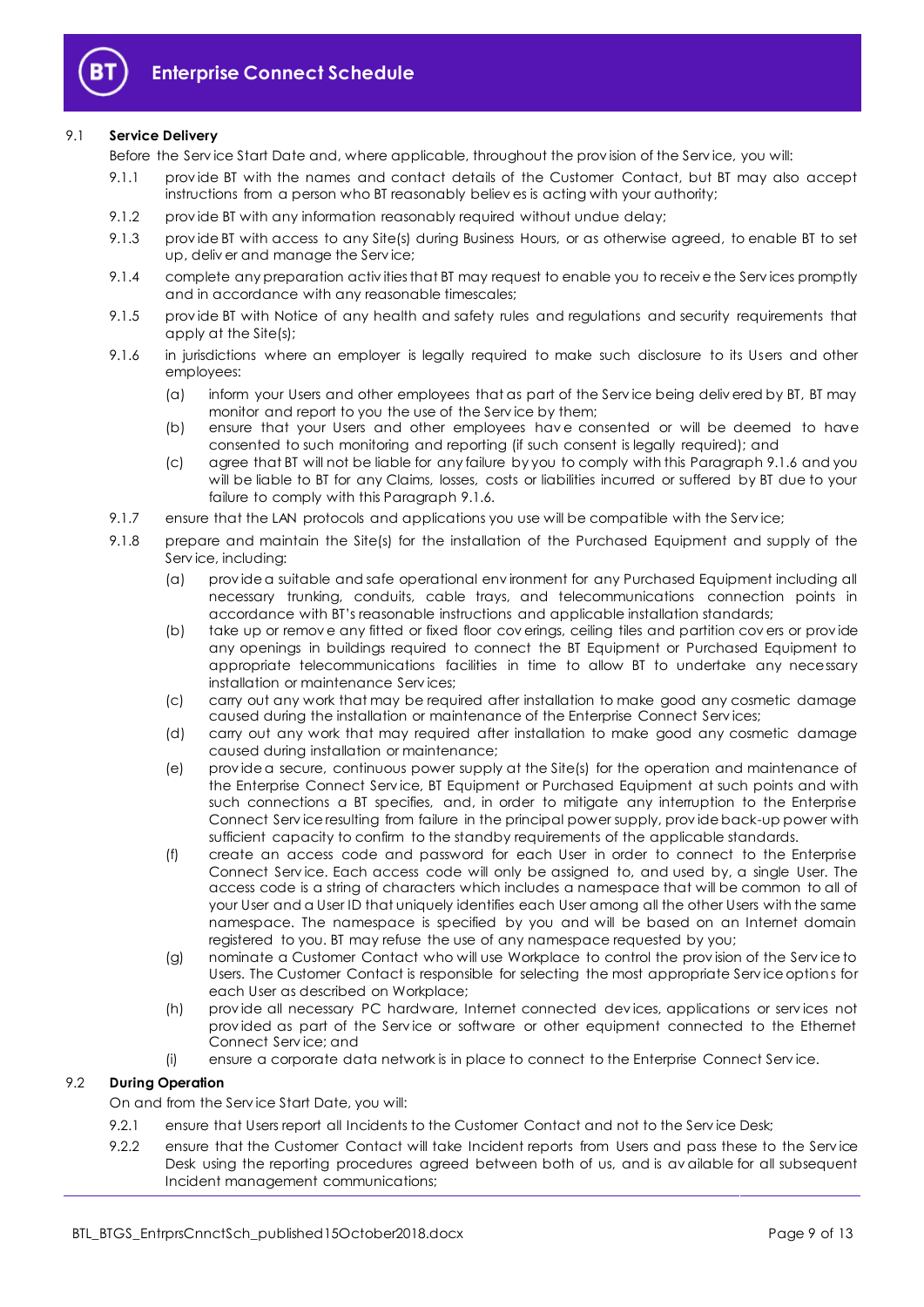

# **Enterprise Connect Schedule**

- 9.2.3 monitor and maintain any Customer Equipment connected to the Enterprise Connect Serv ice or used in connection with an Enterprise Connect Serv ice;
- 9.2.4 ensure that any Customer Equipment that is connected to the Enterprise Connect Service or that you use, directly or indirectly, in relation to the Enterprise Connect Serv ice is:
	- (a) connected using the applicable BT Network termination point, unless you hav e BT's permission to connect by another means;
	- (b) adequately protected against v iruses and other breaches of security;
	- (c) technically compatible with the Serv ice and will not harm or damage BT Equipment, the BT Network, or any of BT's suppliers' or subcontractors' network or equipment; and
	- (d) approv ed and used in accordance with relev ant instructions, standards and Applicable Law and any safety and security procedures applicable to the use of that Customer Equipment;
- 9.2.5 immediately disconnect any Customer Equipment which does not meet any relev ant instructions, standards or Applicable Law;
- 9.2.6 distribute, manage and maintain access profiles, passwords and other systems administration information relating to the control of your access to Workplace, including taking such measures that will allow BT to correctly identify your authorised representativ es;
- 9.2.7 ensure the security and proper use of all v alid User access profiles, passwords and other systems administration information used in connection with the Serv ice and:
	- (a) immediately terminate access for any person who is no longer a User;
	- (b) inform BT immediately if a User's ID or password has, or is likely to, become known to an unauthorised person, or is being or may be used in an unauthorised way;
	- (c) take all reasonable steps to prev ent unauthorised access to the Serv ice;
	- (d) satisfy BT's security checks if a password is lost or forgotten; and
	- (e) change any or all passwords or other systems administration information used in connection with access to Workplace if BT requests you to do so in order to ensure the security or integrity of the Serv ice.
- 9.2.8 inform BT within five Business Days if you become aware that the number of Users is likely to grow to more than 200 per cent of the forecast v olume stated in the Order.

## 9.3 **The End of the Service**

- On termination of the Enterprise Connect Serv ice by either of us, you will:
- 9.3.1 provide BT with all reasonable assistance necessary to remove BT Equipment from the Site(s);
- 9.3.2 disconnect any Customer Equipment from BT Equipment located at the Site(s);
- 9.3.3 not dispose of or use BT Equipment other than in accordance with BT's written instructions or authorisation;
- 9.3.4 arrange for any BT Equipment located at the Site(s) to be returned to BT; and
- 9.3.5 be liable for any reasonable costs of recov ery that BT incurs in recov ering the BT Equipment.

## <span id="page-9-0"></span>9.4 **Notification of Incidents**

Where you become aware of an Incident:

- 9.4.1 the Customer Contact will report it to the Service Desk;
- 9.4.2 BT will giv e you a Ticket;
- 9.4.3 BT will inform you when it believ es the Incident is cleared and will close the Ticket when:
	- (a) you confirm that the Incident is cleared within 24 hours after hav ing been informed; or
	- (b) BT has attempted unsuccessfully to contact you, in the way agreed between both of us in relation to the Incident, and you have not responded within 24 hours following BT's attempt to contact you.
- 9.4.4 If you confirm that the Incident is not cleared within 24 hours after hav ing been informed, the Ticket will remain open, and BT will continue to work to resolv e the Incident.
- 9.4.5 BT will endeav our to clear and close an Incident in accordance with the Service Target set out in Paragrap[h 10.9](#page-10-2) below.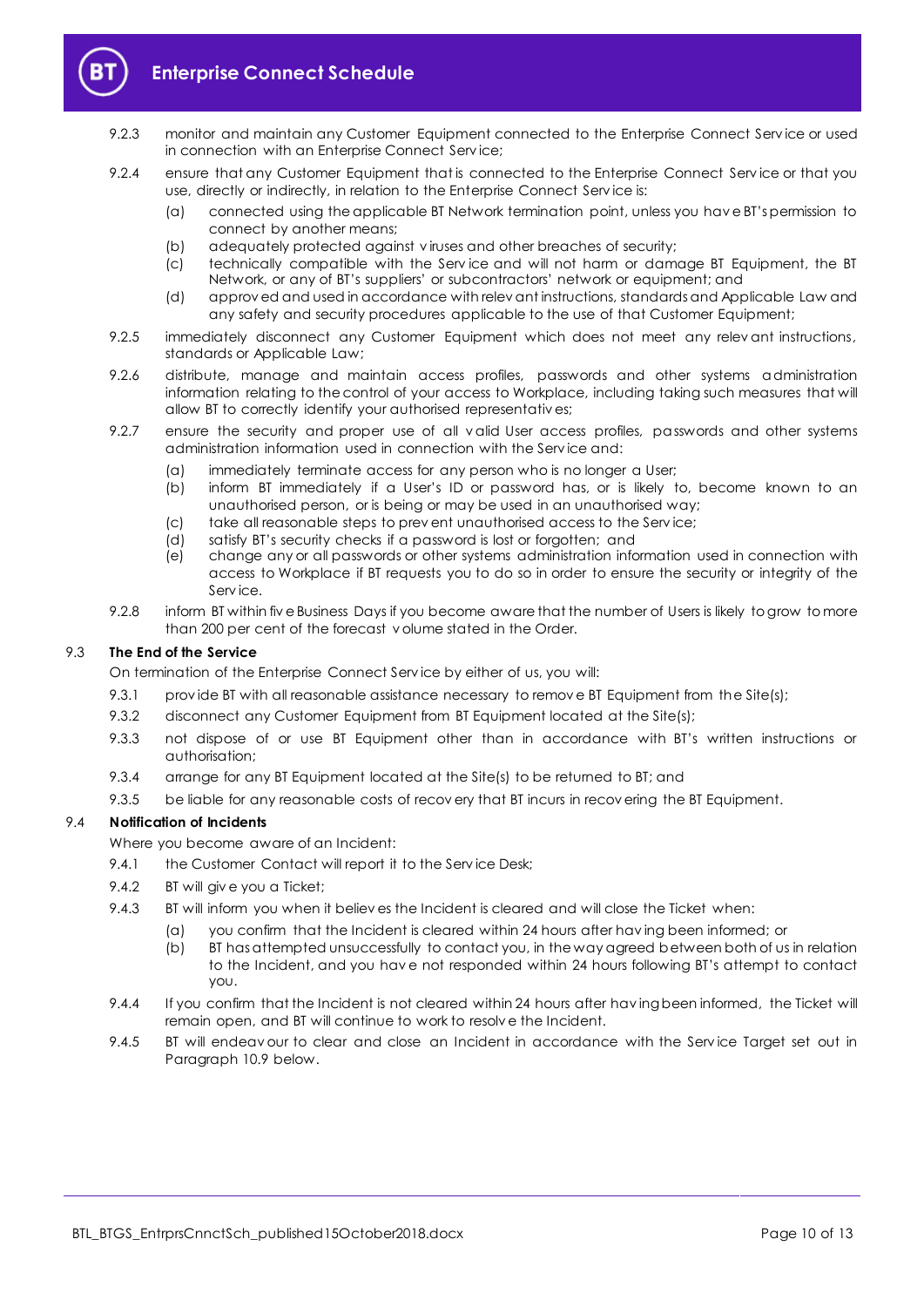

# <span id="page-10-0"></span>**Part C – Service Targets**

## <span id="page-10-1"></span>**10 Service Target**

10.1 BT will provide you with the following Service Targets.

All Serv ice Targets are estimates only and BT will not be liable for its failure to meet these Serv ice Targets.

#### 10.2 **Portal Setup**

Within 10 Business Days of you receiv ing an EBB order pack or within 20 Business Days of receiv ing an ECX order pack, BT will prov ide you with access details in order to enable you to log into Workplace and begin to order Serv ice for your end Users.

#### 10.3 **DSL Provision**

BT will use reasonable endeav ours to complete 85% of DSL prov ision orders placed through Workplace within 10 Business Days. This excludes FTTP v ariants of DSL.

#### 10.4 **DSL Migration**

BT will use reasonable endeav ours to complete 85% of DSL migration orders placed through Workplace within 10 Business Days unless rejected by the losing prov ider. This excludes migrations to FTTP from other v ariants of DSL.

#### 10.5 **PSTN Installation**

- 10.5.1 BT will use reasonable endeav ours to complete 75% of PSTN installations ordered through Workplace within 10 Business Days.
- 10.5.2 PSTN installations for sites that require a surv ey as determined by Openreach may be delayed by factors outside of BT's control and so it is not possible to giv e a Serv ice Target for PSTN prov ision for those sites.

#### 10.6 **PSTN Migration**

BT will use reasonable endeav ours to complete 85% of PSTN migration orders placed through Workplace within 10 Business Days unless rejected by the losing prov ider. This excludes migration to FTTP from other v ariants of DSL.

#### 10.7 **Re-grade Orders**

BT will use reasonable endeav ours to complete 85% of all changes to Serv ices placed through Workplace within 12 Business Days. This excludes re-grades to FTTP from other v ariants of DSL.

#### 10.8 **Ticket Response**

BT will use reasonable endeav ours to respond to 90% of all fault tickets escalated to BT by you through Workplace within 4 hours for Serv ice prov ided with Standard Care and within 2 hours for Serv ice prov ided with VIP Care.

#### <span id="page-10-2"></span>10.9 **Ticket Resolution**

- 10.9.1 BT will use reasonable endeav ours to clear and return to you for response, 75% of fault tickets raised to BT by you through Workplace within 48 hours for Serv ice prov ided with Standard Care and within 24 hours for Serv ice prov ided with VIP Care.
- 10.9.2 This excludes any time when we may be waiting for information from you that we need in order to be able to resolv e the fault. Where fault resolution requires an engineering v isit, appointments will be made av ailable during Business Days.

#### 10.10 **Workplace Availability**

The Workplace av ailability Serv ice Target is 99.9%.

#### 10.11 **Helpdesk**

95% of calls answered by the Customer helpdesk will be answered within 90 seconds.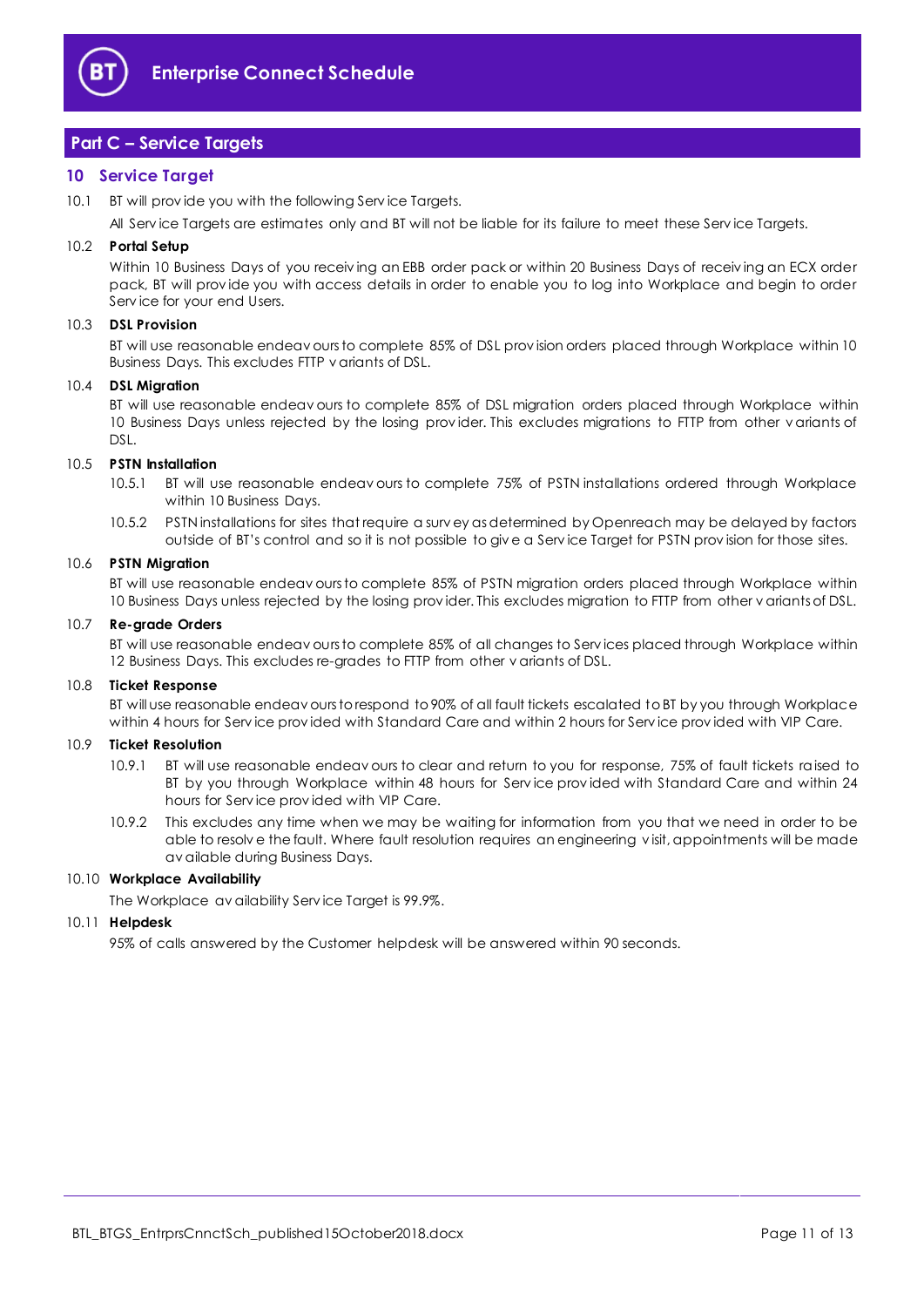

# <span id="page-11-0"></span>**Part D – Defined Terms**

## <span id="page-11-1"></span>**11 Defined Terms**

In addition to the defined terms in the General Terms, capitalised terms in this Schedule will hav e the below meanings (and in the case of conflict between these defined terms and the defined terms in the General Terms, these defined terms will take precedence for the purposes of this Schedule). BT has repeated some definitions in this Schedule that are already defined in the General Terms. This is to make it easier for you to find the definitions when reading this Schedule.

"**Access Line**" means a connection between the Site(s) and the BT Network.

"**Authentication**" means the process of identifying a User to establish a connection into a network.

"**Availability**" means the percentage of time for which a specific aspect of the Serv ice is prov ided to you without deterioration in its usual performance.

"**Business Hours**" means between the hours of 0800 and 1700 in a Business Day.

"**Connection Charges**" means those Charges set out in any applicable Order in relation to the prov ision of Serv ice to a particular Site or to a change to the Serv ice prov ided to a particular Site.

"**Corporate Administrator**" means anyone within your organisation with responsibility for managing the Serv ice, and who has been trained by BT on the use of Workplace.

"**CPE**" means Customer Premises Equipment which is any equipment (including Software embedded in or run on such equipment), whether BT Equipment, Purchased Equipment, Supplied Equipment or equipment owned by you, which is prov ided, maintained or managed by BT as part of the Serv ice and which is located at a Site, access to which can be granted by you to BT.

"**Customer Committed Date**" means the date prov ided by BT on which deliv ery of the Serv ice (or each part of the Serv ice, including to each Site) is due to start.

"**Customer Contact**" means any indiv iduals authorised to act on your behalf for any matters in relation to the Serv ice and who has responsibility for managing the Serv ice through Workplace.

"**Customer Equipment**" means any equipment including any Purchased Equipment and any software used by you in connection with a Serv ice.

"**Customer Service Centre**" means the team within BT prov iding first line support for the Serv ice.

"**De-installation Charges**" means the charges payable by you on de-installation of the Enterprise Connect Service that are equal to the then current rates for Installation Charges on the date of de-installation.

"**DSL**" means digital subscriber line, a technology for transferring high bandwidth information ov er copper or fibre lines.

"**EBB**" means the connection that links your Users directly to the global Internet using an allocated public IP Address.

"**ECX**" means the connection that links your broadband lines directly into your BT prov ided corporate data network without making use of the global Internet.

"**Escalation**" means the process whereby tickets can be passed between support teams, including from your first line support team into BT.

"**FTTP**" means fibre to the premises which is a particular type of DSL serv ice using a fibre connection to the NTE.

"**General Terms**" means the general terms that this Schedule is attached to, or where not attached to this Schedule, may be found at [www.bt.com/terms,](http://www.bt.com/terms) and form part of the Contract.

"**Incident**" means an unplanned interruption to, or a reduction in the quality of, the Serv ice or particular element of the Serv ice.

"**Installation Charges**" means those Charges set out in any applicable Order in relation to installation of the Serv ice.

"**Internet**" means a global system of interconnected networks that use the IP communication standards to link dev ices.

"**IP**" means a communications protocol for dev ices connected to the Internet that specifies the format for addresses and units of transmitted data.

"**IP Address**" means a unique number on the Internet of a network card or controller that identifies a dev ice and is v isible by all other dev ices on the Internet.

"**IP Network**" means the global IP communications network owned or leased by BT and used to prov ide the Serv ice.

"**Local Contracted Business Hours**" means the times during which maintenance of any Access Line is prov ided, which will be Business Hours unless set out otherwise in any applicable Order.

**"Managed Service"** means a managed v oice or/and data telecommunications serv ice. Management serv ices are prov ided as an ov erlay to the following serv ices to prov ide a fully managed solution:

- (a) Wide Area Network (WAN);
- (b) Local Area Network (LAN);
- (c) Unified Communications (UC).